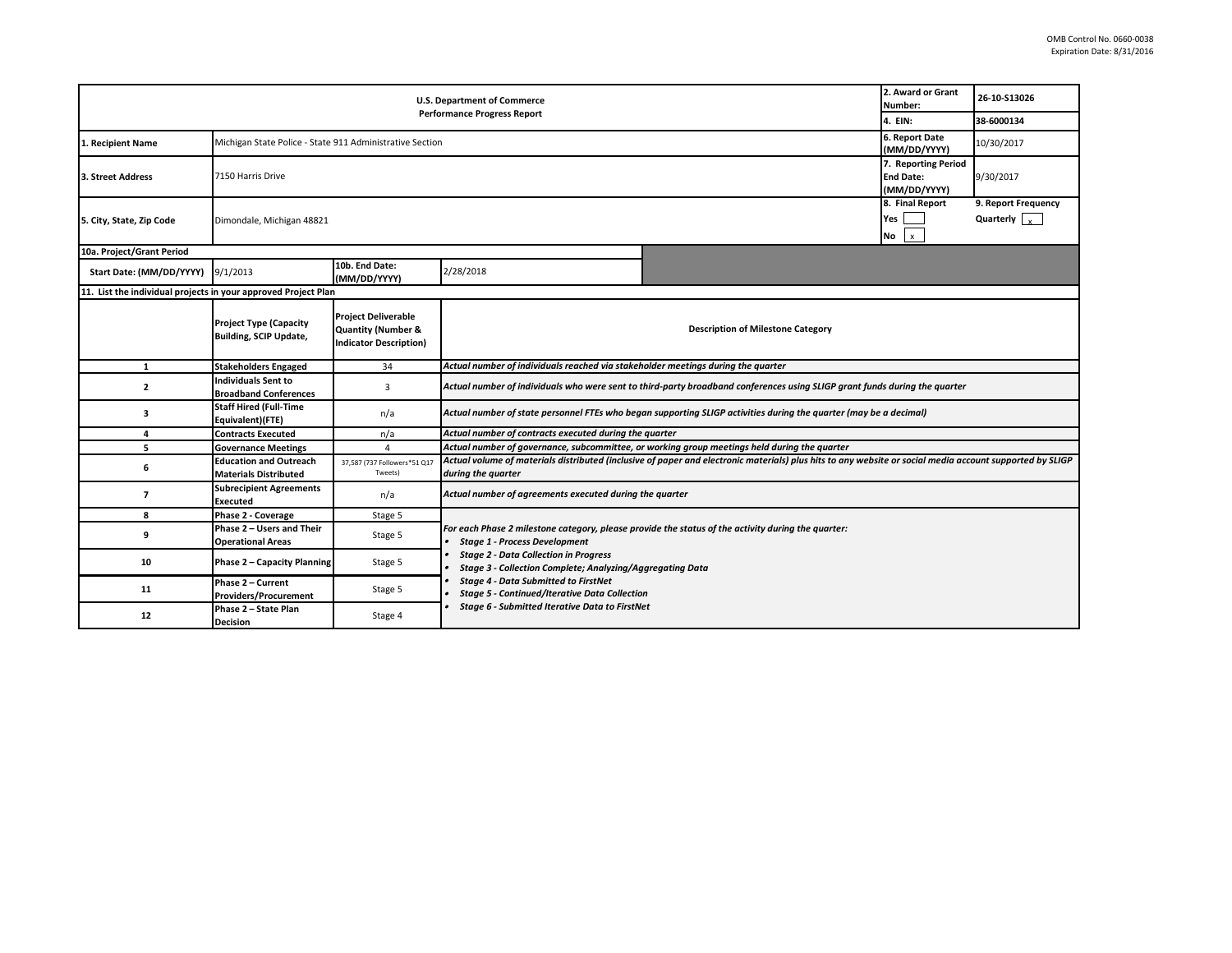## 11a. Describe your progress meeting each major activity/milestone approved in the Baseline Report for this project; any challenges or obstacles encountered and mitigation strategies you have employed; planned major activit

## **next quarter; and any additional project milestones or information.**

OUTREACH AND EDUCATION • MiPSB Hosted Webinar (July 26, 2017) 6 attendees

• MiPSB Hosted Webinar (August 29, 2017) 1 attendee

• MI Assn of Ambulance Services (September 8, 2017) 23 attendees

• MI Government Management Information Sciences (September 11 - 13, 2017)

• MiPSB Hosted Webinar (September 26, 2017) 4 attendees

**GOVERNANCE** 

• MiPSB Workgroup Meeting (July 11, 2017/ August 8, 2017/ September 12, 2017) • MI Public Safety Communications Interoperability Board (September 12, 2017)

CONFERENCES • APCO National Conference (August 12-15, 2017) 3 attendees

SOCIAL MEDIA

• The @MiPSBB Twitter Account metrics are 575 Followers, 737 Tweets and Following 392 as of September 30, 2017.

OTHER

• FirstNet / AT&T / MIPSB Conference Call (July 26, 2017/ August 9, 2017/ August 23, 2017/ August 30, 2017/ September 27, 2017) • SLIGP Quarterly Call (August 24, 2017) • FEMA Region V Conference Call (August 1, 2017, September 5, 2017) • FirstNet MI Centralized Policies Meeting (September 20, 2017) • AT&T New Site Build and Critical Infrastructure (September 20, 2017)

11b. If the project team anticipates requesting any changes to the approved Baseline Report in the next quarter, describe those below. Note that any substantive changes to the Baseline Report must be approved by the Depart **Commerce before implementation.** 

Nothing at this time

## **11c. Provide any other information that would be useful to NTIA as it assesses this project's progress.**

It was identified during the February SLIGP Quarterly Review Call that Michigan had misunderstood the allowable match requirements and has been incorrectly reporting these figures. The matching funds reported in the "other higher than projected due to the State now reporting Workgroup Member's salary as match. Also, Michigan voluntarily de-obligated \$300,000 and the amended budget was approved in July 2017. Corrective entries for the match r the amended budget are reflected in this report.

## **11d. Describe any success stories or best practices you have identified. Please be as specific as possible.**

During this reporting period, the State Plan Review Team finalized its review and comparative analysis of the FirstNet State Plan and alternate proposals. Governor Snyder accepted the Review Team's recommendation to opt-in proposal for the buildout of the Nationwide Public Safety Broadband Network in Michigan, and a Letter of Affirmation was submitted by the Governor's office to First Net on August 4, 2017. Production of the MiPSB Program's completed and has been used during conference presentations and webinars. It is hosted on the MiPSB website (www.michigan.gov/mipsb) and links to the video have been posted on Twitter and included in correspondence. Michig and FirstNet hold weekly conference calls to maintain an open dialogue, as well as meeting to discuss centralized policies and procedures, and network design to support critical infrastructure. Michigan and AT&T are in neg contract change notice to the NASPO contract to provide discounted rates and structured packages for State and local agencies to procure FirstNet services.

**12. Personnel** 

**12a. If the project is not fully staffed, describe how any lack of staffing may impact the project's time line and when the project will be fully staffed.**

| 12b. Staffing Table - Please include all staff that have contributed time to the project. Please do not remove individuals from this table. |      |                                                                                                                                    |                         |  |  |  |
|---------------------------------------------------------------------------------------------------------------------------------------------|------|------------------------------------------------------------------------------------------------------------------------------------|-------------------------|--|--|--|
| Job Title                                                                                                                                   | FTE% | Project (s) Assigned                                                                                                               |                         |  |  |  |
| SWIC                                                                                                                                        | 0.5  | Provide oversight of all SLIGP project activities and outreach/education efforts                                                   | Continued work on SLIGP |  |  |  |
| <b>Grant Director</b>                                                                                                                       | 0.1  | Provide oversight of all grant fiduciary activities and reporting requirements for the state.                                      | Continued work on SLIGP |  |  |  |
| CIO / SPOC                                                                                                                                  | 0.1  | Primary point of contact. Inform Governor's office                                                                                 | Continued work on SLIGP |  |  |  |
| SLIGP Program Manager                                                                                                                       | 0.8  | Project Management and operations                                                                                                  | Continued work on SLIGP |  |  |  |
| <b>Shared Services Director</b>                                                                                                             | 0.1  | Executive support and managing SLIGP project team                                                                                  | Continued work on SLIGP |  |  |  |
| Shared Services Director Admin Support                                                                                                      | 0.1  | Administrative support relating to SLIGP efforts including scheduling meetings, preparing materials and human resources activities | Continued work on SLIGP |  |  |  |
| Outreach Support Staff 1                                                                                                                    | 0.1  | Data preparation for outreach support including research on stakeholders groups and potential outreach engagement opportunities    | Continued work on SLIGP |  |  |  |
| <b>Budget &amp; Procurement Analyst</b>                                                                                                     | 0.1  | Advise in all procurement and purchasing required for SLIGP. Monitor and track staff time reporting and project invoices           | Continued work on SLIGP |  |  |  |
| Outreach Support Staff 2                                                                                                                    | 0.8  | Data preparation for outreach support including research on stakeholders groups and potential outreach engagement opportunities    | Continued work on SLIGP |  |  |  |
| Outreach Support Staff 3                                                                                                                    | 0.8  | Data preparation for outreach support including research on stakeholders groups and potential outreach engagement opportunities    | Continued work on SLIGP |  |  |  |
| SWIC Admin Support                                                                                                                          | 0.1  | Administrative support relating to SLIGP efforts including scheduling meetings, preparing materials and human resources activities | Continued work on SLIGP |  |  |  |
| Subject Matter Expert Engineer 1                                                                                                            | 0.2  | Provided technical support to project                                                                                              | Continued work on SLIGP |  |  |  |
| Subject Matter Expert Engineer 2                                                                                                            | 0.2  | Provided technical support to project                                                                                              | Continued work on SLIGP |  |  |  |